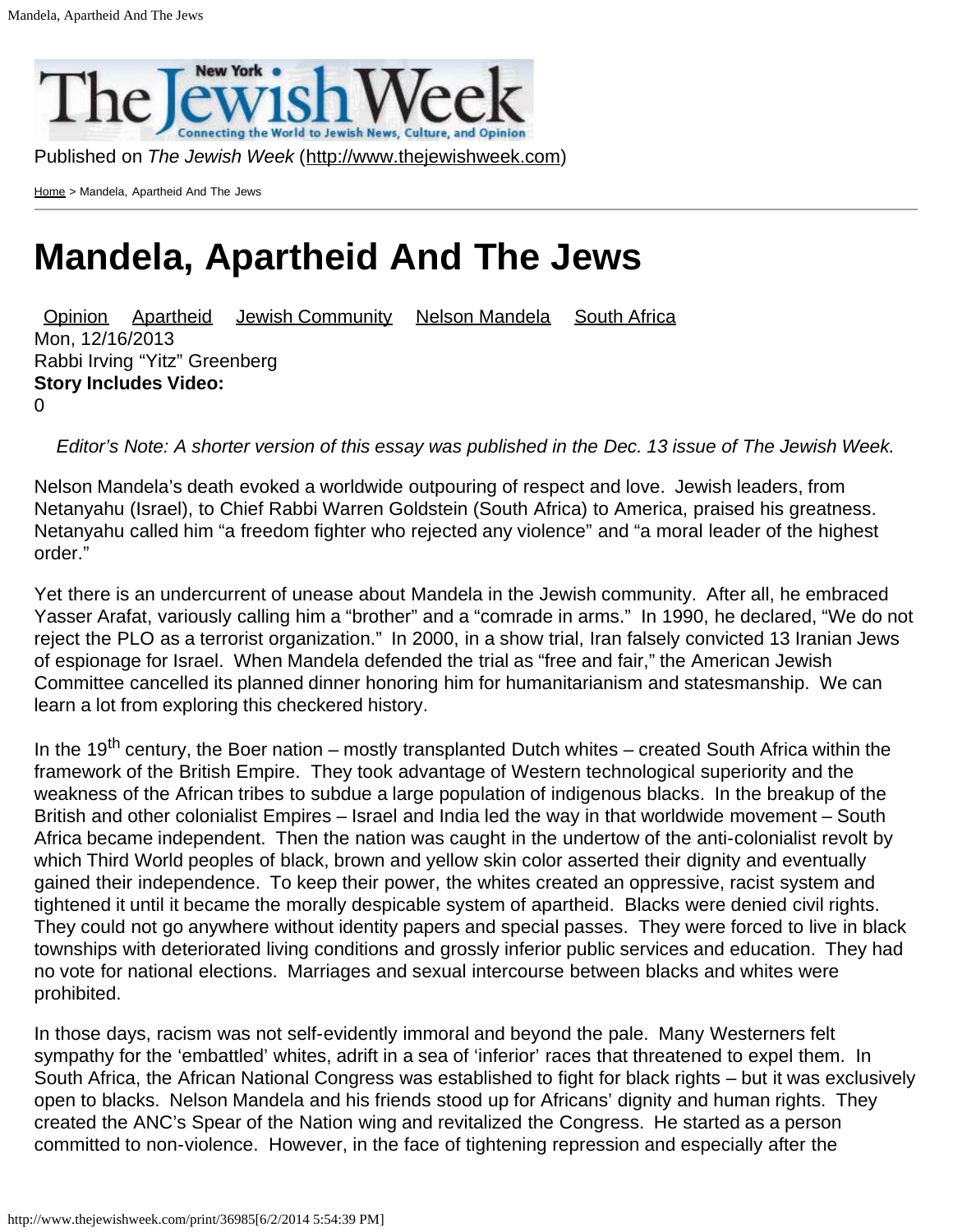Sharpesville incident in which 57 Africans peacefully demonstrating for their rights were shot to death by the police, Mandela and his circle shifted. They initiated violent resistance to bring down the government. This gave the government the excuse to arrest and try him. He was imprisoned for 27 years.

This period was the start of the Western liberal tendency to justify anti-colonial violence – no matter if the revolutionaries attacked civilians, bystanders or even other indigenous populations. Many of the liberation movement leaders were attracted to Marxism – seeing it as a way to overthrow the oppressive capitalists/exploiters and offering the promise of ending the poverty of the masses. This tendency was strengthened by the Cold War in which Communist Russia supported these movements (and their governments when they won out) in order to undermine the Western [capitalist] powers' presence in the Third World. Western countries were correspondingly more open to cooperate with conservative, status quo governments and slow to support liberation movements. The United States tried to advance democratization but cooperated with a range of dictatorships to block Russian expansionism.

This polarization increased the tendency, on the Western left, to give moral absolution to violent, repressive, even murderous behaviors in the name of liberation. Tragically many revolutionaries – Mao in China, Qadafi, Nasser, Assad in the Middle East, Nkrumah, Mugabe, Touré in Africa, etc. set up tyrannical governments, which denied or violated the human rights of the locals as well as of the foreigners whom they often expelled. Their 'Socialist' systems frequently ruined the economy and impoverished the population – while they enriched themselves corruptly. Sadly, the liberal tendency to whitewash their behaviors materially encouraged their substitution of new tyrannies for old.

During this period, Mandela and the ANC received support primarily from Arab and third world dictators. Mandela's allies denied Israel's right to exist, portrayed their own struggle as one of human rights against colonialism, and practiced terrorism in the name of liberation. In the 1960's, Israel [then led by the Socialist Mapai party] reached out to Africa and Asia – offering aid to strengthen their economies and training for their nascent unions and civil rights movements. However after 1967 the Communist bloc/Arab joint economic and ideological pressures led most African and Asian nations to break relations with Israel. The Jewish state, having shifted to a Western orientation, also cooperated with the South African government (as did the United States). This reached an apex in Israel's dash to attain nuclear powerwhere the South African government supplied needed sources of uranium and technical support.

Nevertheless, thanks to the spread of democratic values – such as the triumph of the civil rights movement in the United States – and a massive shift in public opinion, South Africa was deservedly labeled racist and apartheid. It was isolated, sanctioned, boycotted and investment divested – until the white government yielded and released Mandela. He renounced violence and negotiated the establishment of a democratic system. Buoyed by the prestige of winning the struggle, the ANC won total political dominance and Mandela was elected president.

Here, Mandela showed further moral greatness. He chose not to revenge decades of oppression and exploitation. He rejected the calls to drive out the whites. He protected minority rights and insisted on building a new South Africa together. He checked some of his comrades in arms, including his wife, Winnie, who wanted to impose radical economic policies that would also have driven out many whites. In truth, he did not solve the problem of poverty. However, he allowed a capitalist system to evolve, which hopefully can solve the problem eventually. Some of his comrades turned to self-enrichment. Others continue to push for radical economic policies. He remained moderate in policy and personally honest.

Mandela's model of democracy and reconciliation is a shining example that deserves the love and respect shown to him on his death. Jews, too, should treasure and honor such a moral role model – all too rare in the annals of liberation. (It should be noted that the majority of South African Jews left after apartheid was dismantled because they expected that the policies of revenge, violence and social unrest that took over most of the newly liberated African nations would occur there.)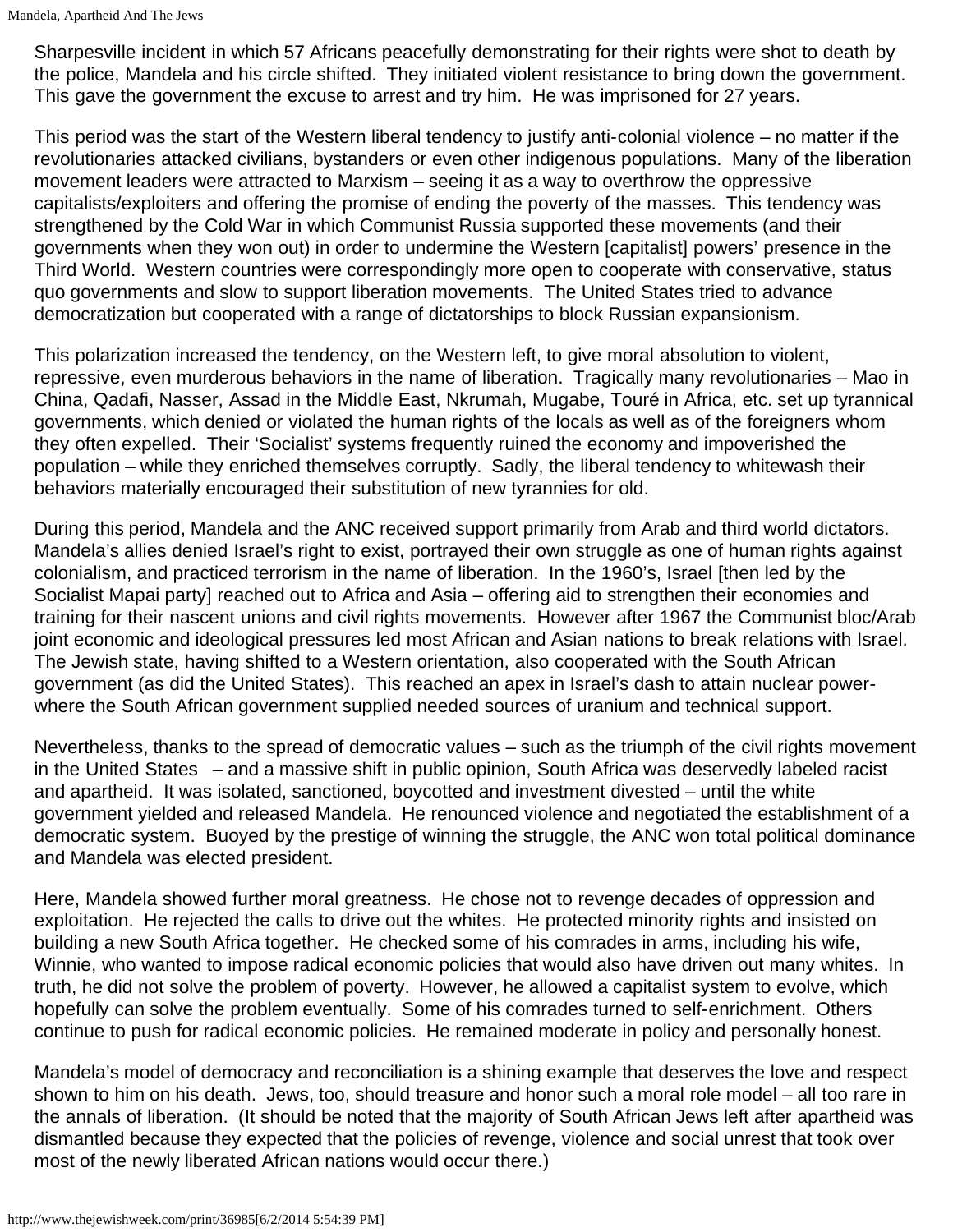Despite his personal policy at home, Mandela did not challenge or critique the policies and behavior of his comrades in arms abroad. He embraced Kaddafi and accepted Mugabe – even as he ruined Zimbabwe's economy and crushed its democratic opposition. He did not employ or accept the Arabs' genocidal language vis á vis Israel, but he did not rebuke or publicly condemn the Arafat/Palestinian continuing search for revenge. Obviously his sources of information and judgment on the Palestinian cause came from people, like his comrade Desmond Tutu, who were rabidly anti-Israel. Nevertheless he spoke to the Jewish Board of Deputies in London and asserted that Israel should give over the West Bank to a Palestinian state – but not unless the Arabs first recognized the Jewish state. A year earlier, he said: "I cannot conceive of Israel withdrawing if the Arab states do not recognize Israel under secure borders." (Associated Press, October 19, 1999).

In short, Mandela is a moral icon of the highest order with real flaws and limitations – as with any real-life person. This is just as Israel is a real-life democracy with flaws and limitations, including limited cooperation with the nondemocratic government when there was no other choice for survival.

In recent decades the left that whitewashed the crimes of the Third World rulers has 'koshered 'any policy that presents as being anti-colonialist. It has turned against Israel and sought to define it as an apartheid regime. The hope was to label it, and then bring it down through boycotts, divestments and sanctions – all the while studiously concealing that such a 'victory' would enable mass destruction of the Israeli Jews. They ignore the critical differences: that Israel's Jewish population represents the return of a people to its homeland; that its Jewish land was bought and reclaimed, not seized; that that Arabs were offered a nation of their own but chose to try to destroy the Jewish state; that much of the Palestinian Nakba was selfinflicted; and that Israel is a vital functioning democracy despite living under constant siege.

The key to the delegitimation strategy is to so exaggerate normal faults and inescapable errors in selfdefense, and to invent evils and thus define Israel as an apartheid society. The bald-faced lie of this claim is blatant because in Israel itself, the opposite of apartheid is true. Despite the Arab states' unrelenting assaults from without, the internal Arab minority was granted full voting rights and all civil rights. Starting as a disadvantaged community, Israeli Arabs have steadily improved their levels of public health, education, and economic well-being – beyond any of the Arabs in neighboring states. They are still behind the Jewish curve but – like blacks in America – they have the full range of democratic mechanisms available to improve their status. Their fate is significantly in their own hands.

The left that airbrushes the evils of 'underdogs' or ex-colonial peoples and demonizes the Jewish state, has seized upon the West Bank situation to give the color of validity to its apartheid caricature. In so doing they ignore the fact that overwhelmingly the restrictions on the Palestinians were instituted to protect against terrorism. They omit that successive governments of Israel have offered to give 90% plus of the West Bank to a Palestinian state in return for a credible secure peace agreement. They cover up the continuing Palestinian rhetoric of revenge and genocide. They falsely equate the systematic use of terror and hatred with highly marginalized violent actions or expressions of bigotry. They treat as equivalent official Arab glorification of genocide with a minority desire for conquest on the Israeli side. This 'neutral' mendacity encourages Palestinian revanchist policies. Thus, they betray the moral greatness of Mandela in his insistence on giving revenge no place and genocide no favor.

Jews should not be thrown off by the tension between Mandela's universal stature and his flaws on Jewish issues. Jews should proclaim his greatness and urge- nay, challenge – the Arab nations to walk in his footsteps. The main hope for a true Arab Spring is that they come up with a Mandela of their own who can lead them beyond tribalism and sectarianism, beyond the politics of resentment and revenge, to a society that offers democracy and peace to all.

*Rabbi Irving "Yitz" Greenberg, a scholar and author, was the founding president of CLAL (the National*